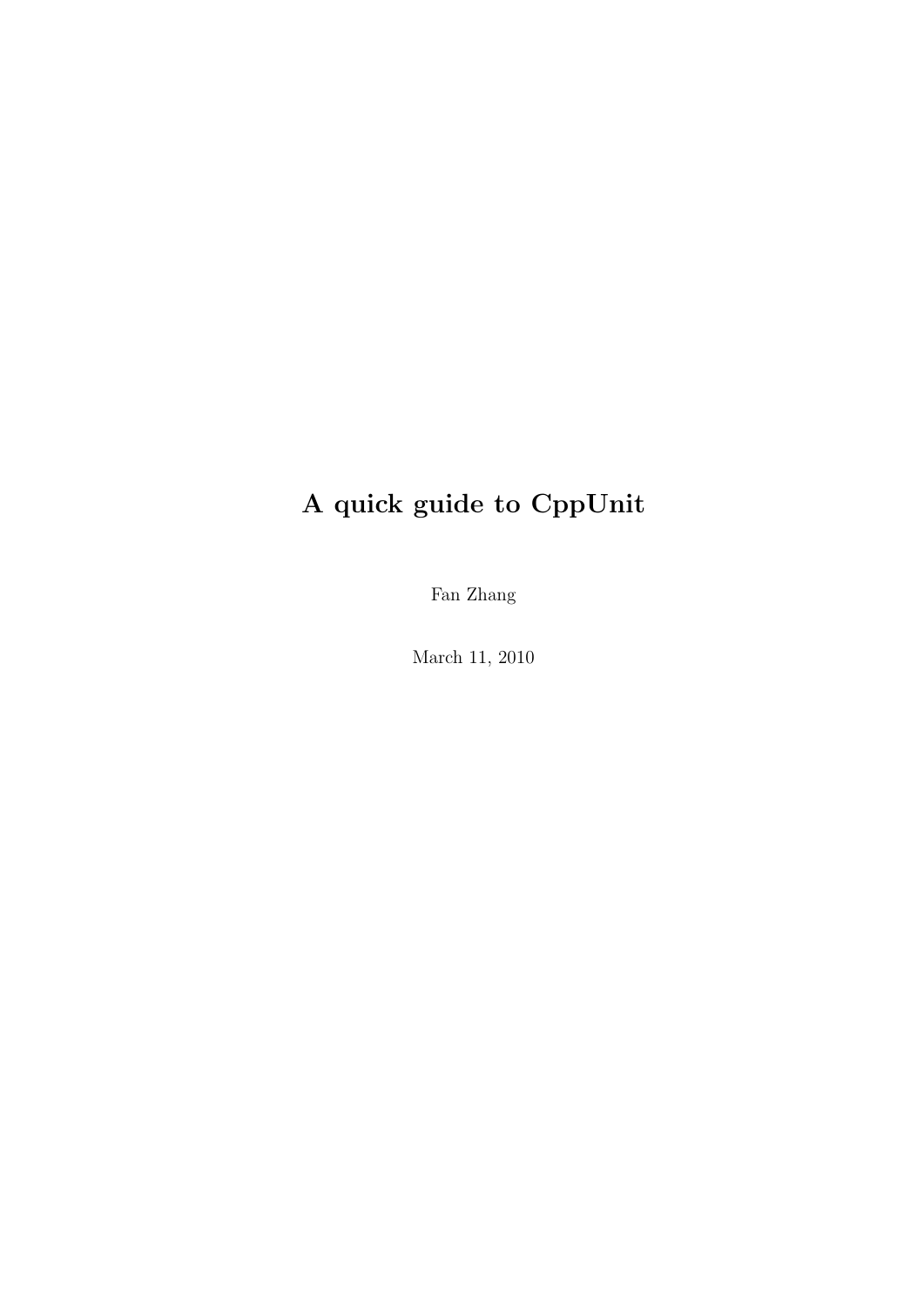# **Contents**

| 1              |     | Introduction to Unit Test and CppUnit                                | 1              |
|----------------|-----|----------------------------------------------------------------------|----------------|
|                | 1.1 | What are unit test and Cppunit $\ldots \ldots \ldots \ldots \ldots$  | $\mathbf{1}$   |
|                | 1.2 | Why do we need unit test $\ldots \ldots \ldots \ldots \ldots \ldots$ | $\mathbf{1}$   |
|                | 1.3 |                                                                      | $\sqrt{2}$     |
| $\bf{2}$       |     | An Example of CppUnit                                                | 3              |
|                | 2.1 |                                                                      | 3              |
|                | 2.2 | The class: TestComplexNumber                                         | $\overline{4}$ |
|                | 2.3 |                                                                      | 6              |
| 3              |     | Compilation and Execution of the Example                             | 7              |
|                | 3.1 |                                                                      | $\overline{7}$ |
|                |     | 3.1.1                                                                | 7              |
|                |     | 3.1.2                                                                | 7              |
|                |     | 3.1.3                                                                | $\overline{7}$ |
|                | 3.2 |                                                                      | 7              |
| $\overline{4}$ |     | Referrence                                                           | 9              |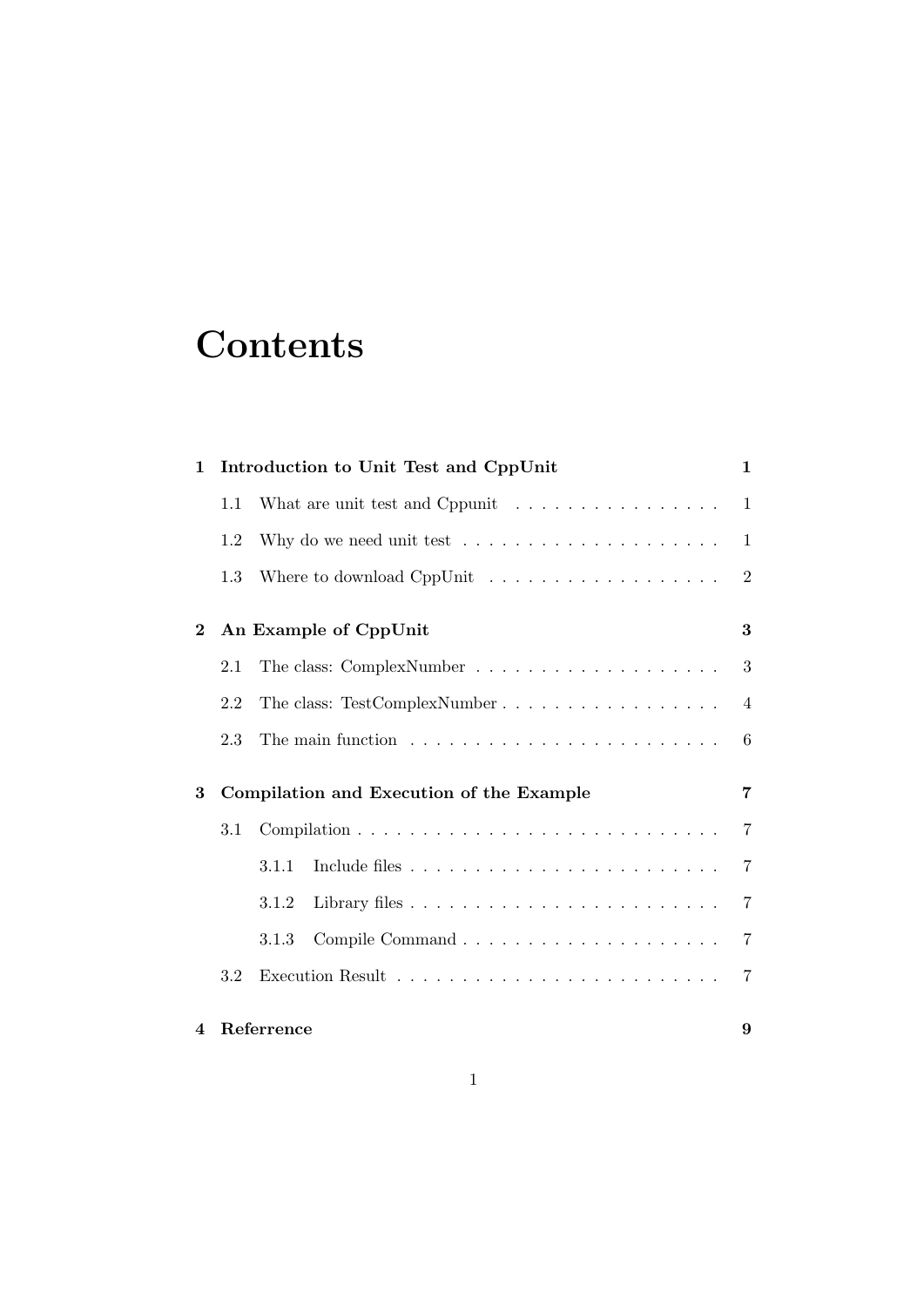#### Abstract

This document gives a simple example of CppUnit. The content covers the download of CppUnit,an example of CppUnit, compilation and execution of the example. From the implementation of the example, it illustrates the basic idea and method of utilizing unit test with the tool of CppUnit.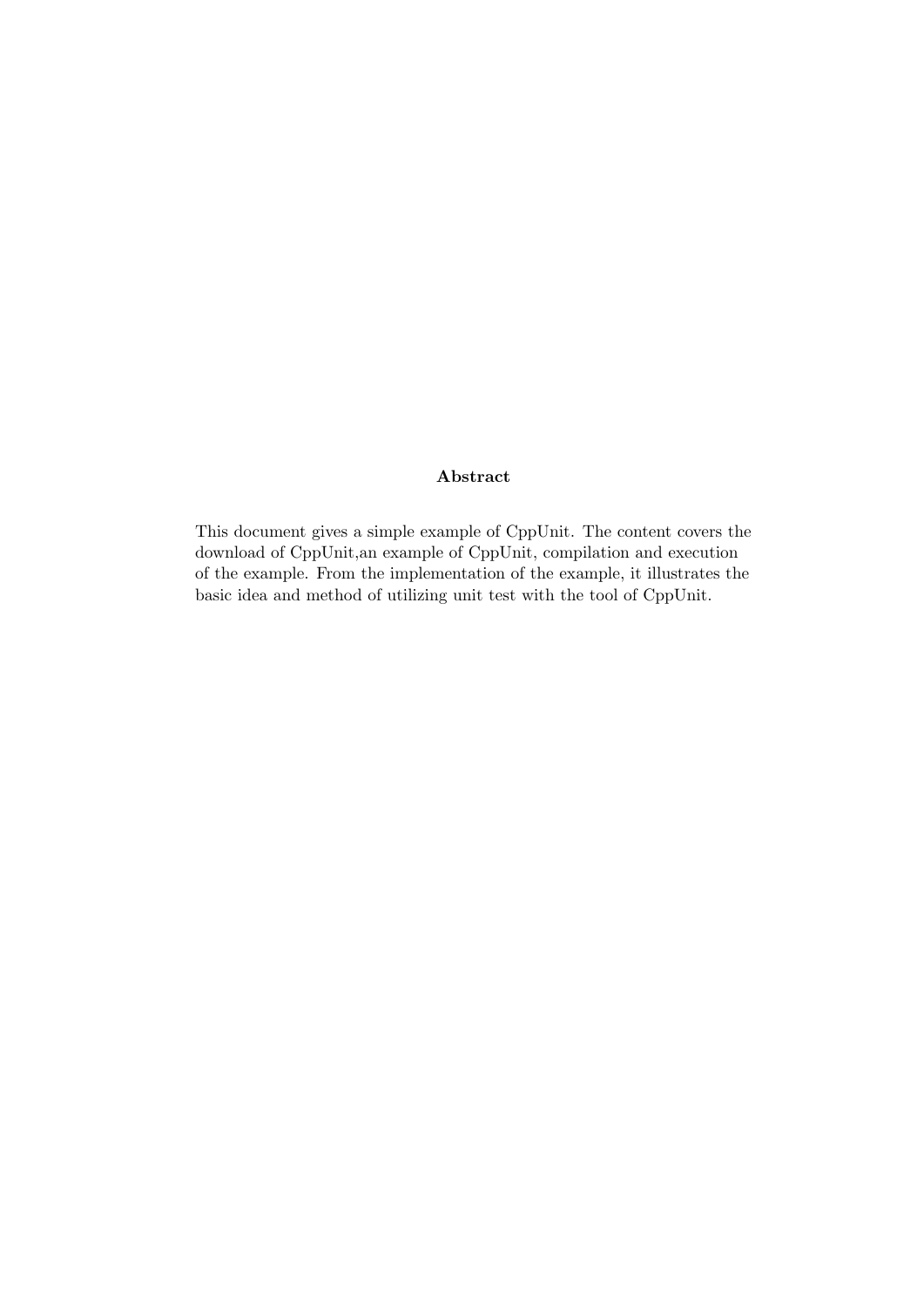# Introduction to Unit Test and CppUnit

#### 1.1 What are unit test and Cppunit

An definition of unit test from wiki is as follows:

In computer programming, unit testing is a software verification and validation method in which a programmer tests if individual units of source code are fit for use. A unit is the smallest testable part of an application. In procedural programming a unit may be an individual function or procedure.

CppUnit is a unit testing framework module for  $C_{++}$ , described as a C++ port of JUnit.

#### 1.2 Why do we need unit test

- easy to maintain the software, quick to shoot bugs
- isolate each part of the program and show that the individual parts are correct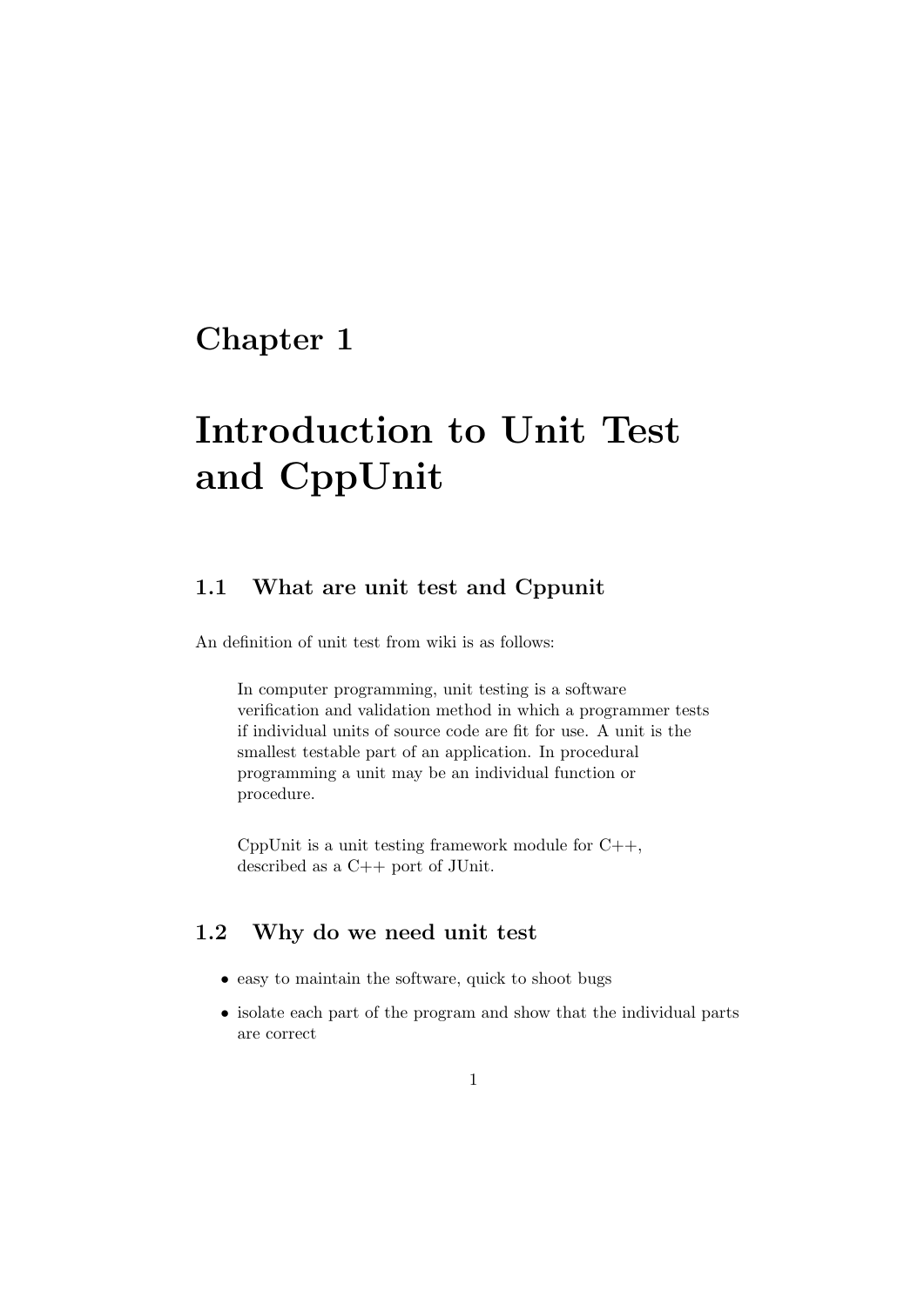- $\bullet\,$  Facilitates change
- $\bullet\,$ etc...

### 1.3 Where to download CppUnit

http://sourceforge.net/projects/cppunit/files/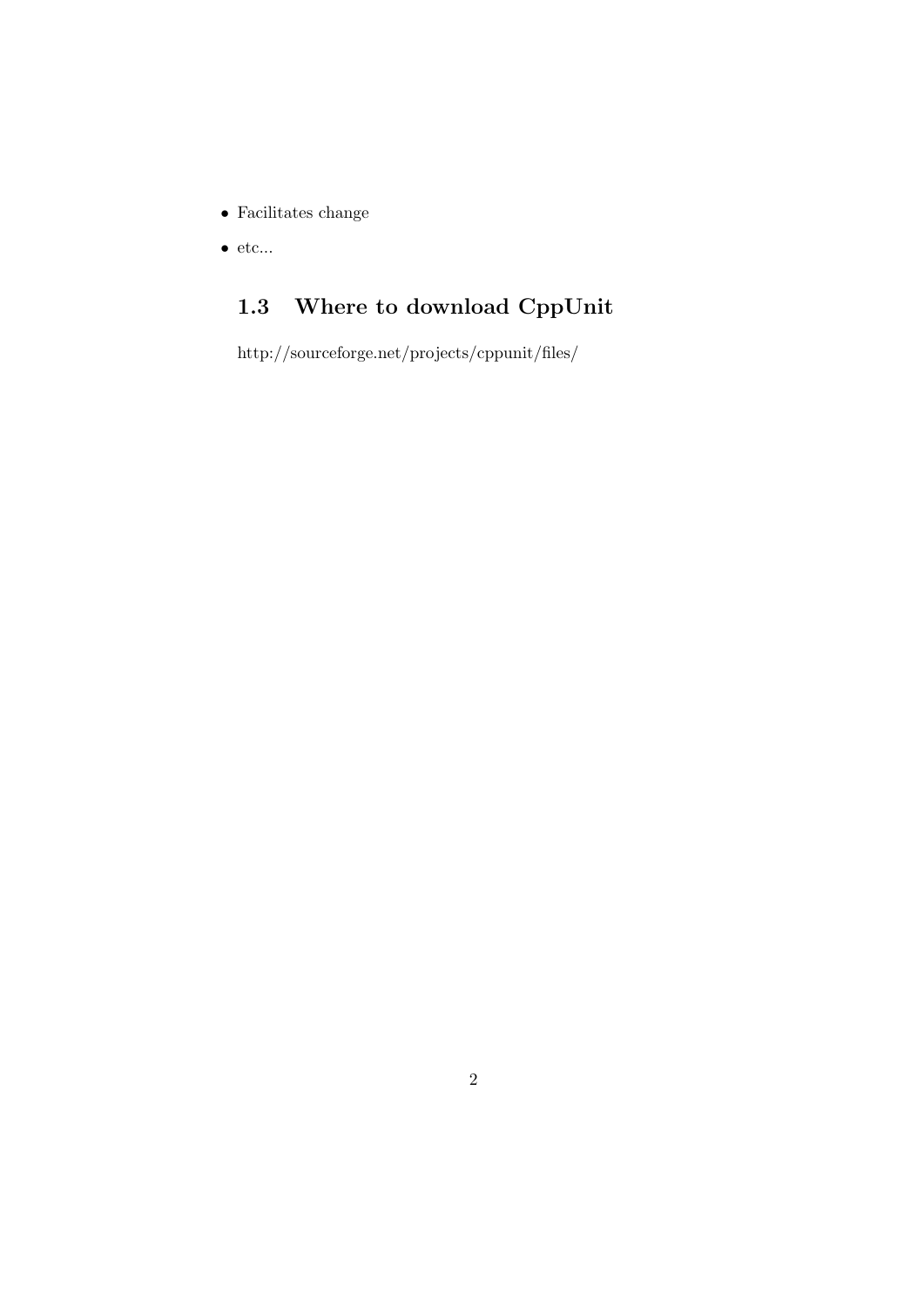## An Example of CppUnit

An class ComplexNumber will fist be defined and then its test class TestComplexNumber is implemented. The main function is generic under the following ways.

#### 2.1 The class: ComplexNumber

ComplexNumber.cc

```
#include <iostream>
using namespace std;
class TestComplexNumber;
class ComplexNumber
{
 friend bool operator==(const ComplexNumber& a, const ComplexNumber& b)
  {
   return (a.realPart==b.realPart)&&(a.imagePart==b.imagePart);
  }
  friend ComplexNumber operator+(const ComplexNumber& a, const ComplexNumber &b)
  {
   ComplexNumber c;
   c.realPart=a.realPart+b.realPart;
   c.imagePart=a.imagePart+b.imagePart;
   return c;
   }
   public:
   ComplexNumber(double r, double i):realPart(r), imagePart(i)}
   ComplexNumber():realPart(0.0),imagePart(0.0){}
```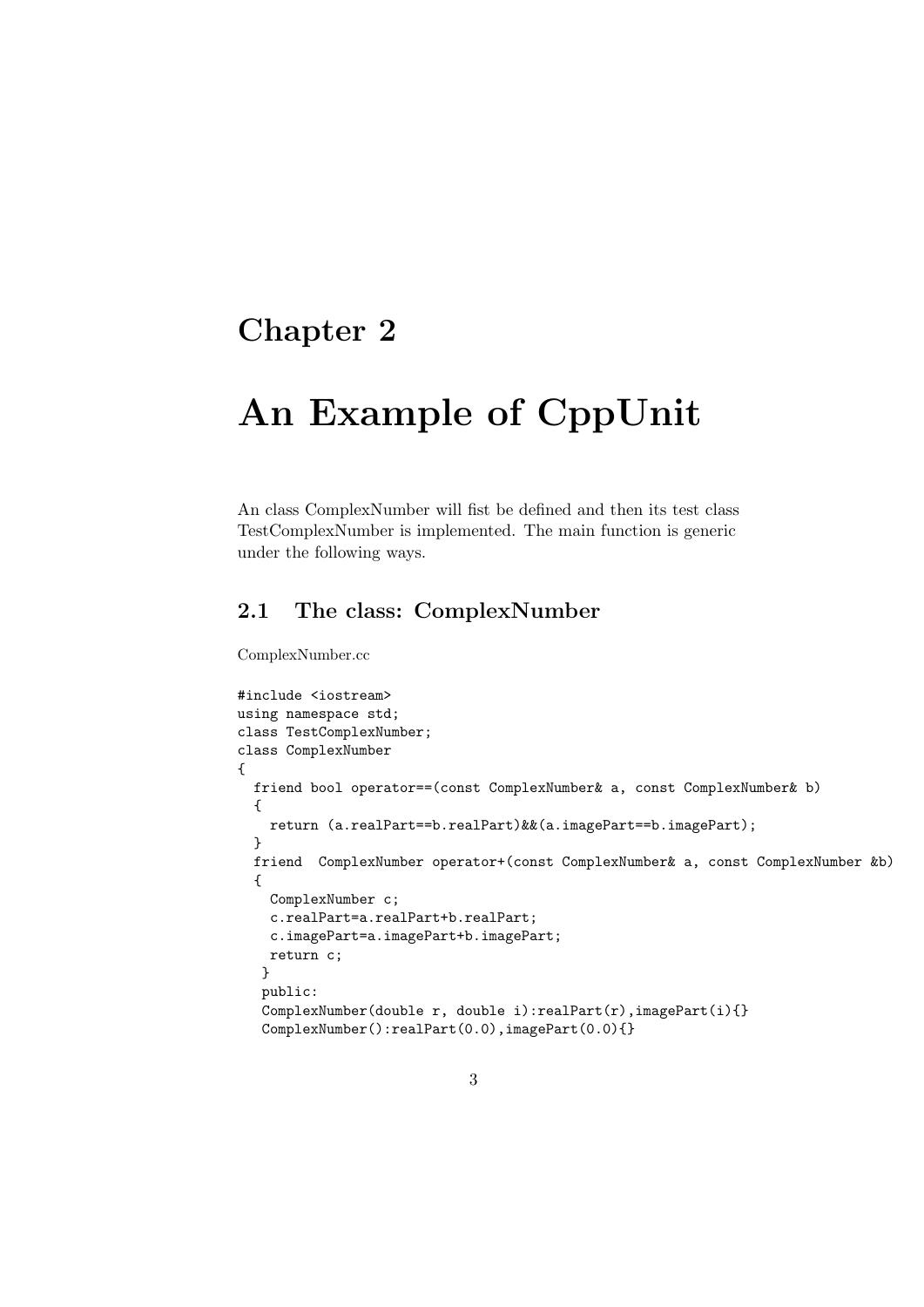```
private:
  double realPart, imagePart;
   friend class TestComplexNumber;
};
```
The class ComplexNumber has two private data members realPart and *imagePart.* Two friend operators " $==$ " and "+" is also defined. The class TestComplexNumber is declared as the test class of ComplexNumber. It is also noticed that TestComplexNumber is declared as the friend class of ComplexNumber in order to visit its private members, e.g. realPart, imagePart...

#### 2.2 The class: TestComplexNumber

TestComplexNumber.h

```
#include <cppunit/extensions/HelperMacros.h>
#include "ComplexNumber.h"
/*
 * A test case that is designed to produce
 * example errors and failures
 *
 */
class TestComplexNumber : public CPPUNIT_NS::TestFixture
{
  //establish the test suit of TestComplexNumber
  CPPUNIT_TEST_SUITE( TestComplexNumber);
  //add test method testInit
  CPPUNIT_TEST( testInit);
  //add test method testEquals
  CPPUNIT_TEST( testEquals );
  // add test method testAdd
  CPPUNIT_TEST( testAdd );
  // finish the process
  CPPUNIT_TEST_SUITE_END();
public:
  // overide setUp(), init data etc
  void setUp();
  //overide tearDown(), free allocated memory,etc
  void tearDown();
protected:
```
//test method testAdd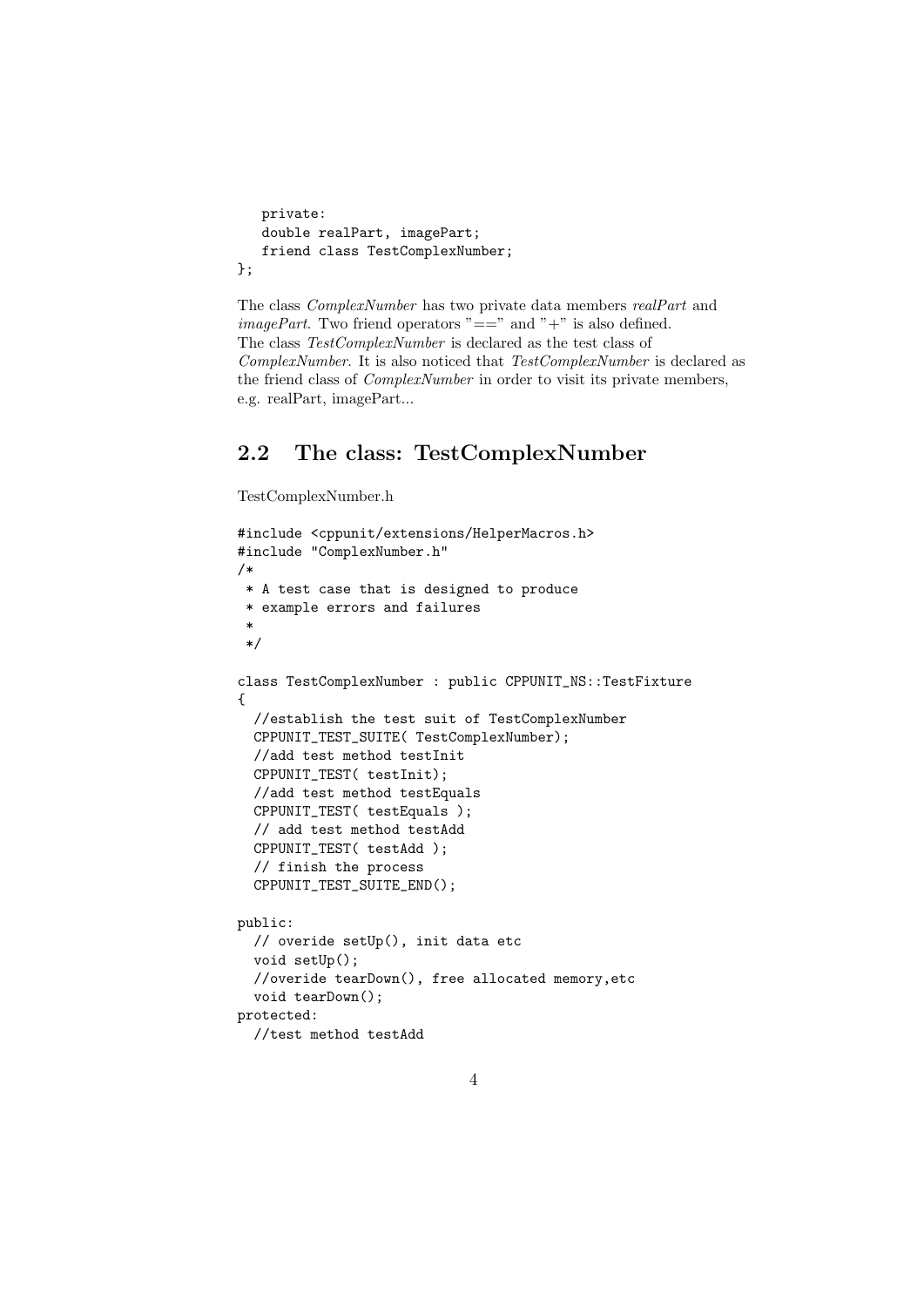```
void testAdd();
  //test method testEquals
 void testEquals();
  //test method testInit
 void testInit();
private:
//three instances of CompleNumber for test
ComplexNumber *a, *b, *c;
};
```
HelperMacros is utilized to help implement routin works to get the instance of test case. TestComplexNumber.cc

```
#include "TestComplexNumber.h"
```

```
CPPUNIT_TEST_SUITE_REGISTRATION( TestComplexNumber );
```

```
void TestComplexNumber::setUp()
{
        a= new ComplexNumber(1.0,2.0);
       b= new ComplexNumber(1.0,2.0);
        c= new ComplexNumber(2.0,4.0);
}
void TestComplexNumber::tearDown()
{
        delete a;
       delete b;
        delete c;
}
void TestComplexNumber::testInit()
{
        CPPUNIT_ASSERT(a->realPart==1.0);
}
void TestComplexNumber::testAdd()
{
        CPPUNIT_ASSERT(*a+*b==*c);
}
void TestComplexNumber::testEquals()
{
        CPPUNIT_ASSERT(*a==*b);
        CPPUNIT_ASSERT(!(*a==*c));
```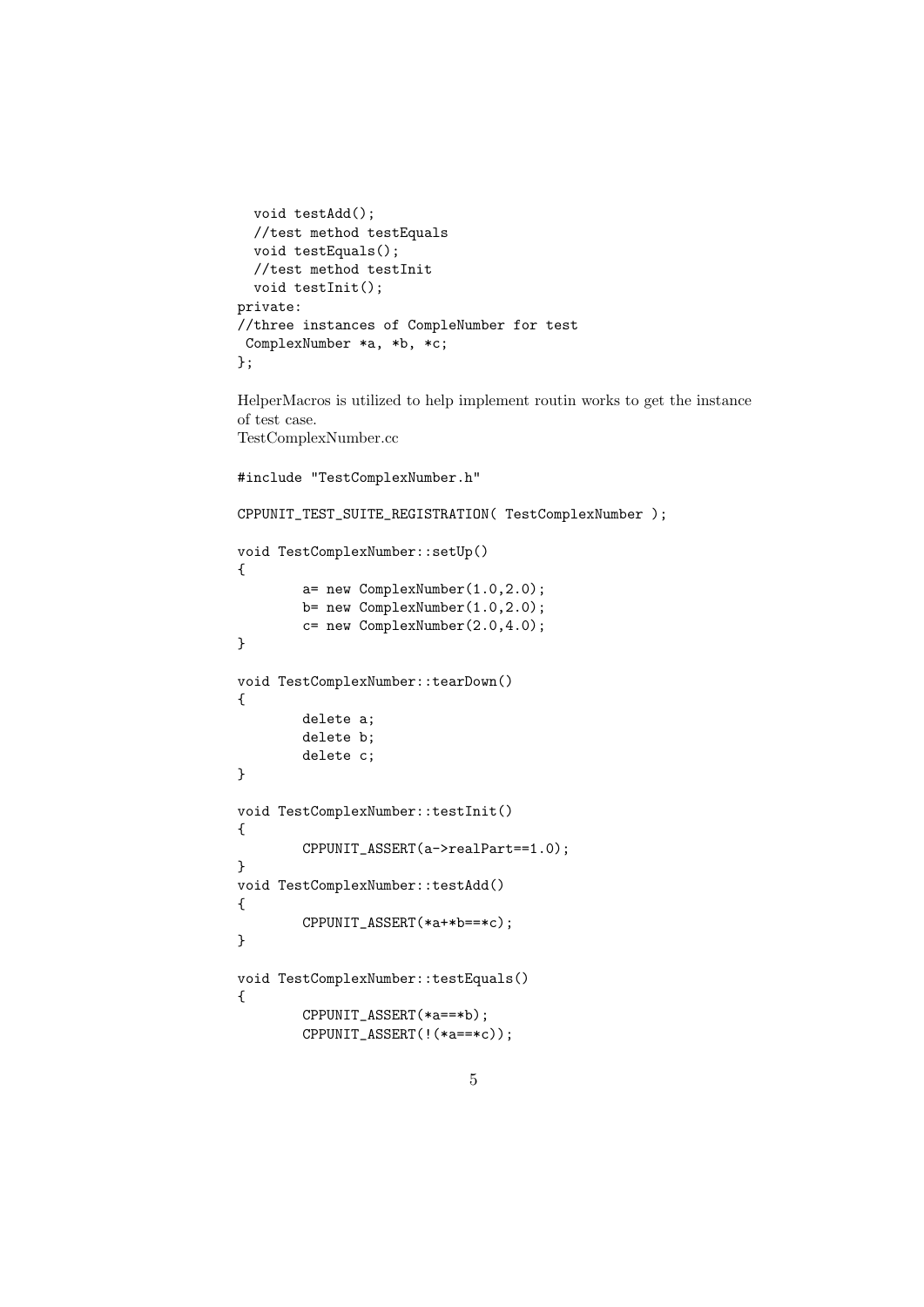Notice that CPPUNIT\_TEST\_SUITE\_REGISTRATION( TestComplexNumber ) is used to registrate the test factory so as that the main function will not need to include the fixture file (TestComplexNumber.h). CPPUNIT ASSERT will assert the expression passed to it. If it's not turn, a error message will be got.

#### 2.3 The main function

```
main.cc
```

```
#include <cppunit/extensions/TestFactoryRegistry.h>
#include <cppunit/ui/text/TestRunner.h>
int main( int argc, char **argv)
{
 CppUnit::TextUi::TestRunner runner;
 CppUnit::TestFactoryRegistry &registry
    = CppUnit::TestFactoryRegistry::getRegistry();
 runner.addTest( registry.makeTest() );
 runner.run();
  return 0;
}
```
This main is generic in the sense that it can be used for any test case.

}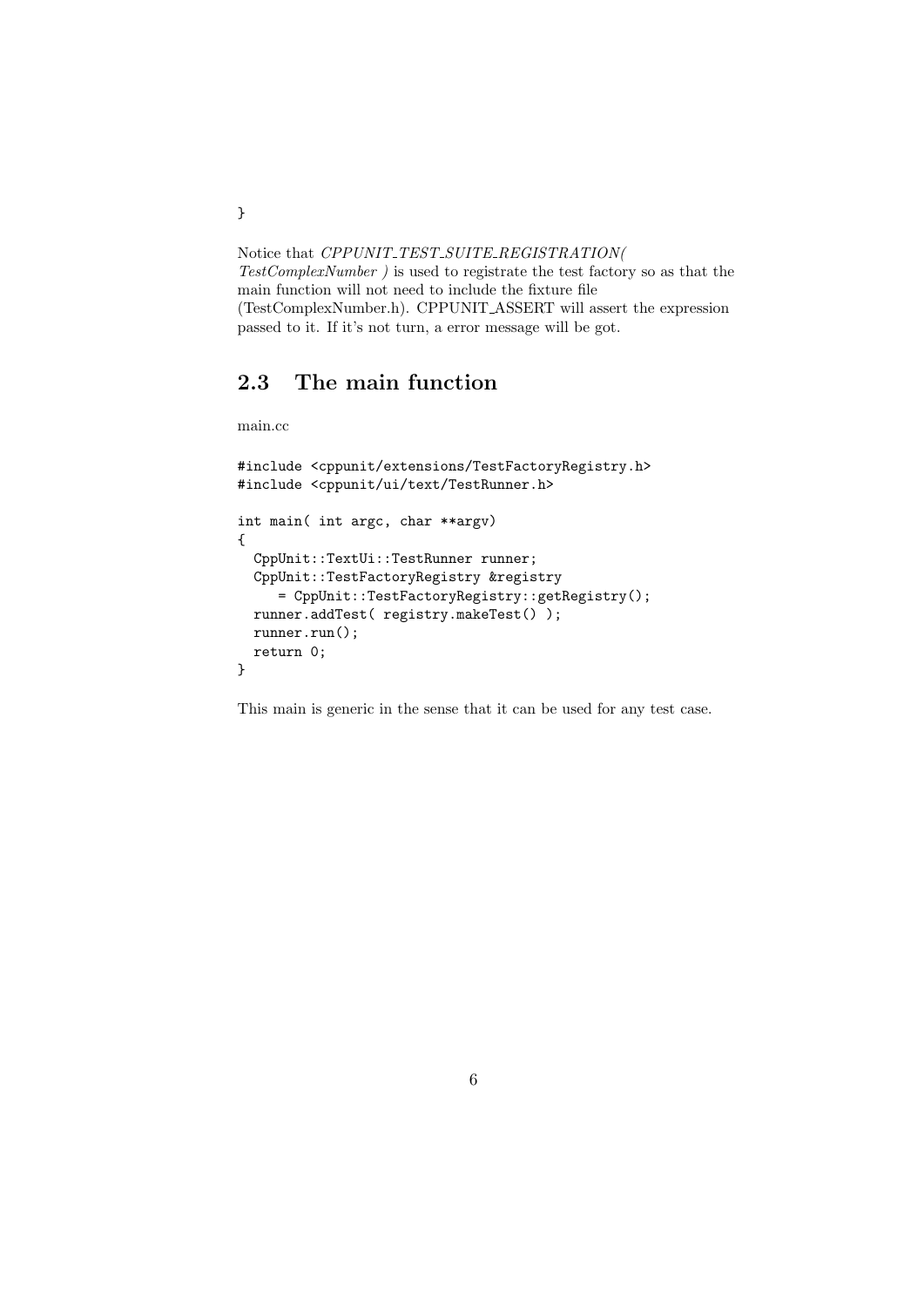# Compilation and Execution of the Example

#### 3.1 Compilation

#### 3.1.1 Include files

under the fold of CppUnitRoot/include

#### 3.1.2 Library files

the lib file *libcppunit.a* is enough for this example. For further use, it is still under exploration.

#### 3.1.3 Compile Command

 $q++ main.cc TestComplexNumber.cc -I include -L lib -lcppunit -o main$ The include file folder and library file folder have been move the the current file path.

#### 3.2 Execution Result

The result of the execution of main is as follows:

./main ...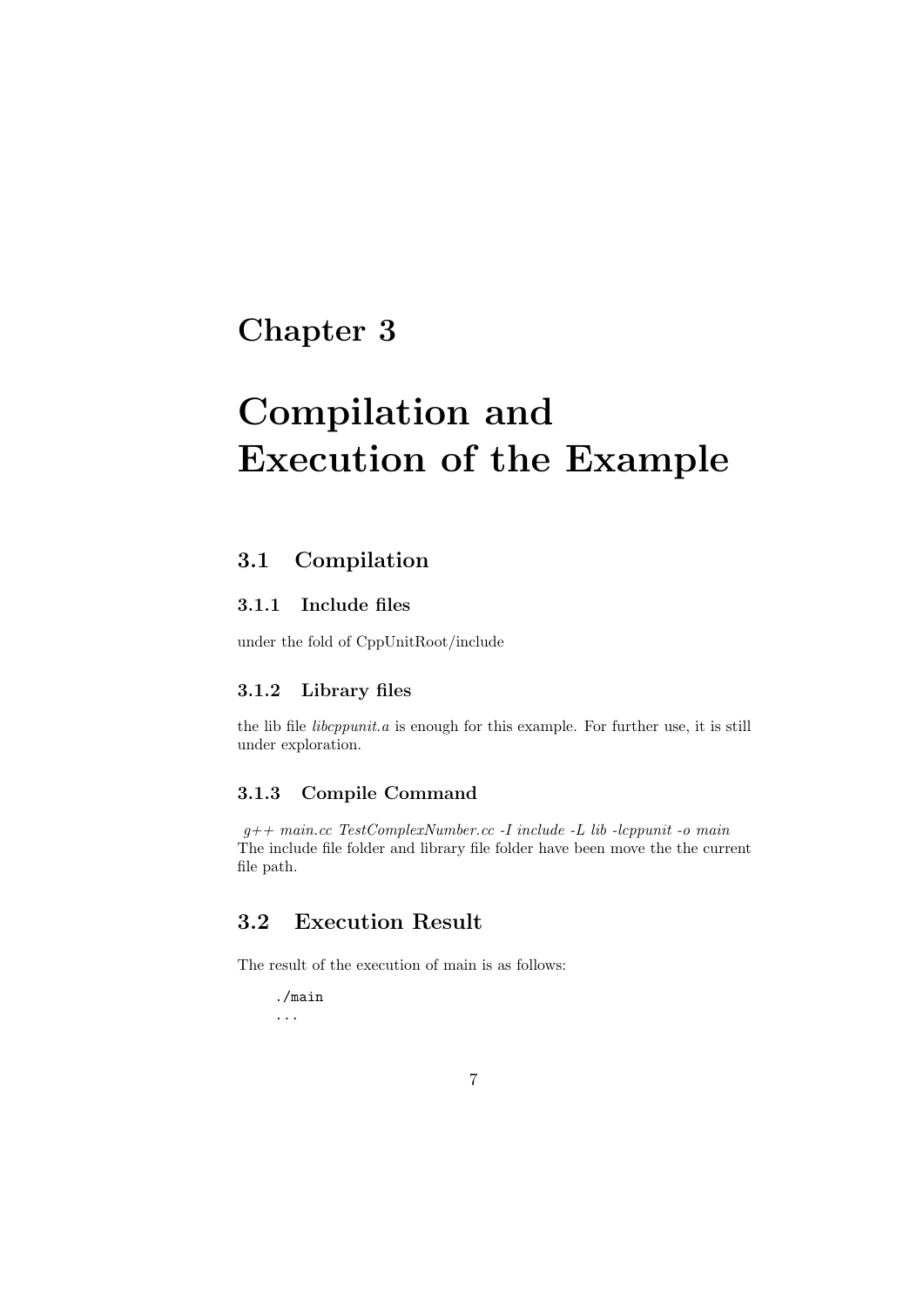OK (3 tests)

It shows all the three tests are passed If we change the data member of TestCompleNumber c be (3.0,4.0) instead of (2.0,4.0). Therefore, the testAdd function will not be passed during test. The following error messages will be returned:

./main ...F !!!FAILURES!!! Test Results: Run: 3 Failures: 1 Errors: 0

1) test: TestComplexNumber::testAdd (F) line: 25 TestComplexNumber.cc assertion failed - Expression: \*a+\*b==\*c